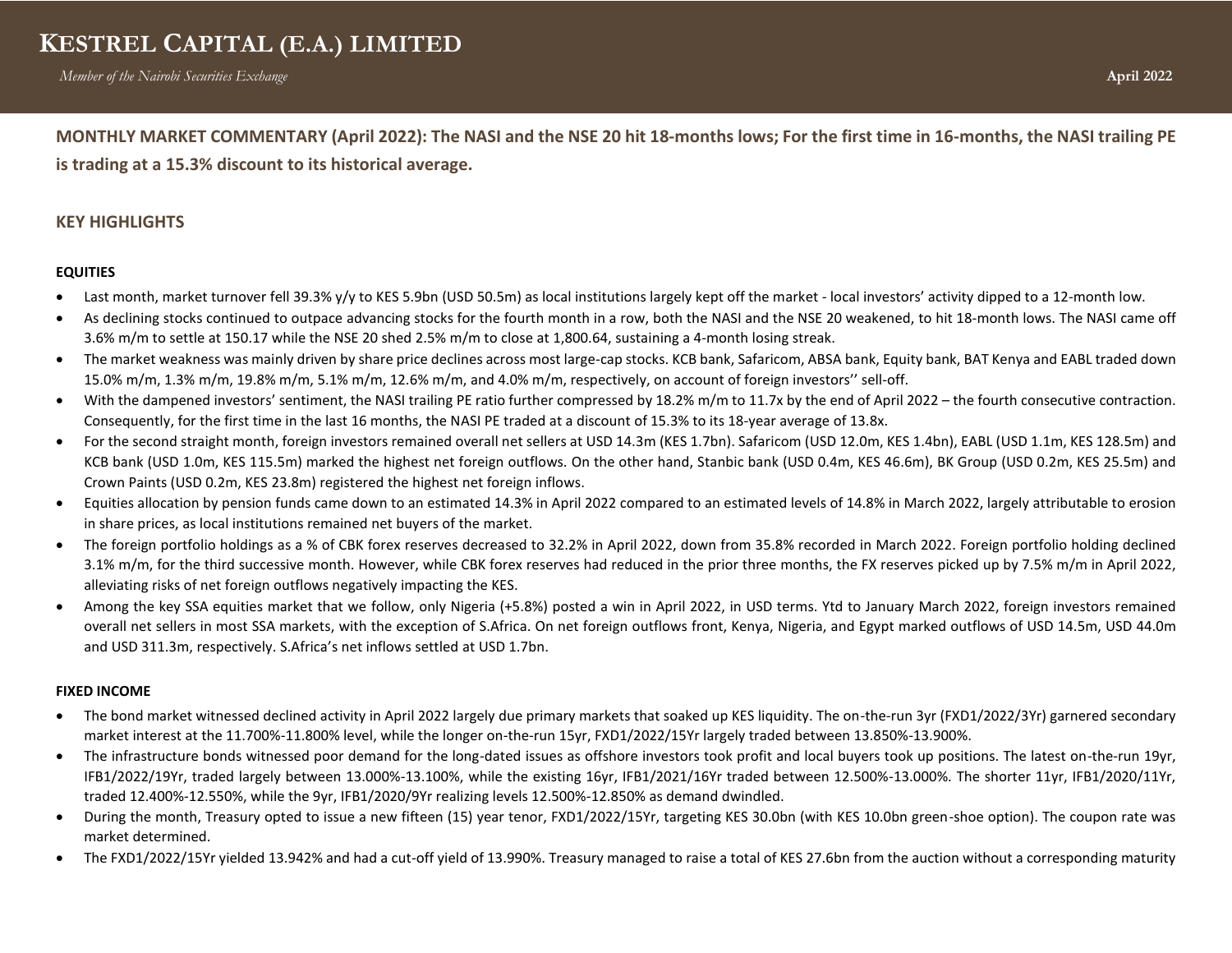**Kenya Monthly Market Watch April 2022**

on 25<sup>th</sup> April, 2022 to offset.

• In the ten (10) month of FY2021/22, we estimate that Treasury has borrowed ~KES 534.5bn versus ~KES 457.2bn (up 16.9%).

## **MARKET OUTLOOK**

### **EQUITIES:**

• We think the sell-off in the market offers buying opportunities for stocks with strong fundamentals and trading at relatively attractive prices. Safaricom is trading near its 12 month low at KES 30.20, and we believe management is confident of its prospects in Ethiopia. We also note that most banking stocks are also trading close to their 12-months lows. We have BUY recommendations on Equity bank, KCB bank, NCBA bank, Co-op bank, ABSA bank and DTB bank.

### **FIXED INCOME:**

• Money market liquidity toward mid-May 2022 has improved considerably due to government spending on education and resumption of payments to suppliers ahead of the year end. Treasury proposed to issue a new ten (10) year FXD1/2022/10Yr and reopen FXD1/2021/25Yr (24.1 years) to raise KES 60.0bn in May 2022. We expect these bonds to average 13.400% and 13.990% respectively with a possible cut-off yields at 25bps above average. The Bond Market Forum (BMF) is scheduled for Monday May 23rd, 2022.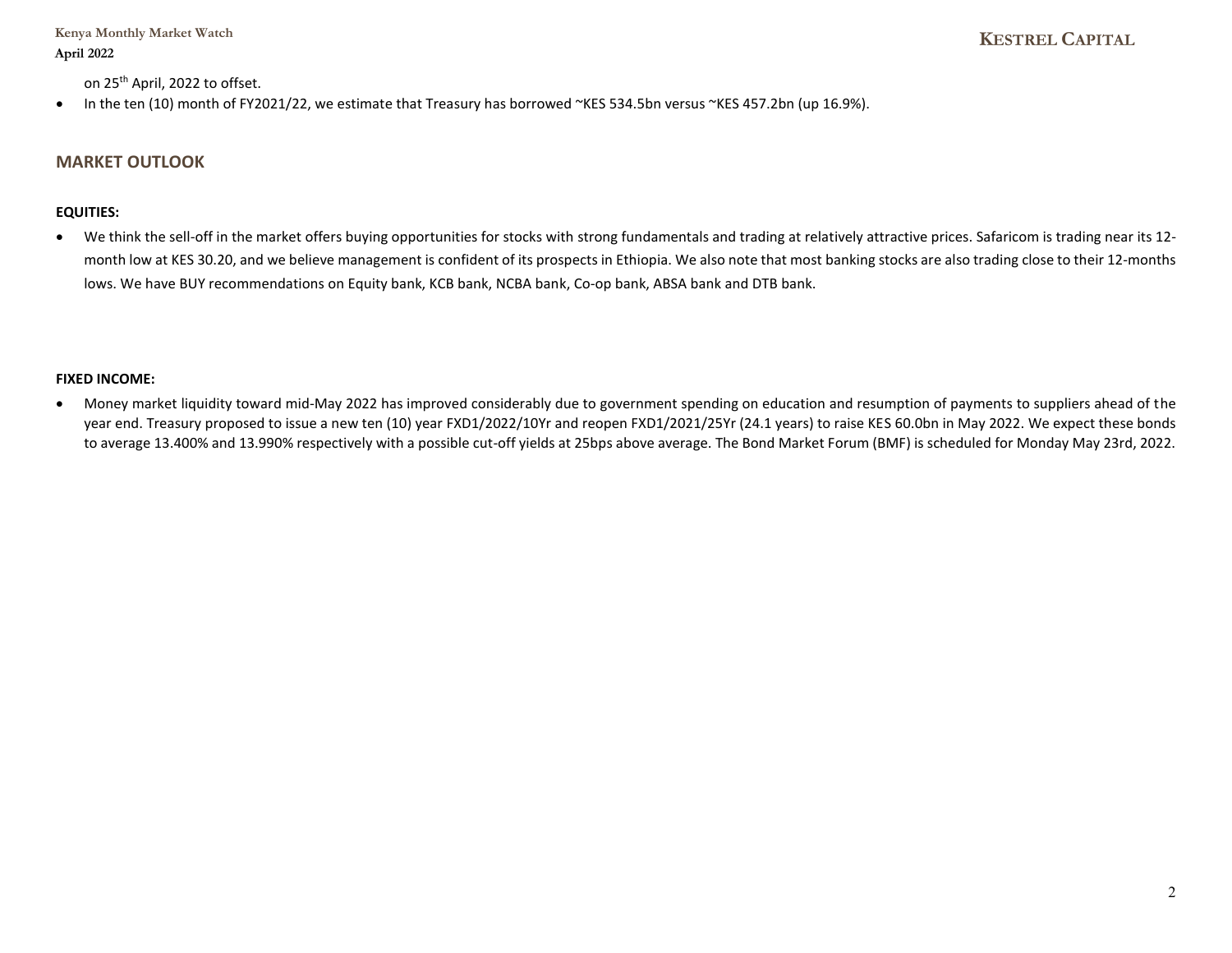## **MONTHLY MARKET STATISTICS**

|                                               | Apr-21 | $Mav-21$ | June-21 | July-21 | <b>Aug-21</b> | Sept-21 | Oct-21  | <b>Nov-21</b> | <b>Dec-21</b> | <b>Jan-22</b> | <b>Feb-22</b>    | Mar-22  | April-22        |
|-----------------------------------------------|--------|----------|---------|---------|---------------|---------|---------|---------------|---------------|---------------|------------------|---------|-----------------|
| <b>Equities</b>                               |        |          |         |         |               |         |         |               |               |               |                  |         |                 |
| Market Capitalisation (USD bn)                | 23.7   | 24.2     | 25.1    | 25.5    | 25.9          | 25.1    | 25.0    | 22.7          | 22.9          | 22.4          | 21.9             | 21.1    | 20.2            |
| NASI return (KES)                             | 6.6%   | 0.5%     | 2.1%    | 2.3%    | 2.7%          | $-2.2%$ | $-0.2%$ | $-7.9%$       | 1.6%          | $-1.9%$       | $-1.9%$          | $-2.8%$ | $-3.6%$         |
| NSE 20 return (KES)                           | 1.1%   | 0.3%     | 3.0%    | 2.4%    | 2.4%          | 0.5%    | $-3.4%$ | $-4.6%$       | 1.7%          | $-0.7%$       | $-0.1%$          | $-2.1%$ | $-2.5%$         |
| Gainers/Decliners ratio (x)                   | 0.0    | (0.3)    | 0.9     | 1.3     | 0.4           | (0.4)   | (0.7)   | (0.7)         | 0.8           | (0.2)         | (0.4)            | (0.4)   | (0.4)           |
| MSCI EFM ex. ZA (KES)                         | 3.1%   | 0.4%     | 0.3%    | 2.7%    | $-0.2%$       | 0.3%    | 5.1%    | $-3.6%$       | $-2.8%$       | $-0.7%$       | $-3.6%$          | $-3.3%$ | $-1.1%$         |
| Equity Turnover (KES bn)                      | 9.9    | 14.2     | 14.0    | 9.3     | 11.9          | 10.2    | 10.3    | 15.6          | 10.5          | 8.2           | 10.0             | 9.6     | 5.9             |
| Equity Turnover (USD m)                       | 91.6   | 131.6    | 129.4   | 85.4    | 107.9         | 92.6    | 92.4    | 138.5         | 92.5          | 72.6          | 87.6             | 83.9    | 50.5            |
| Avg. daily value traded (USD m)               | 4.6    | 6.6      | 6.16    | 4.07    | 4.90          | 4.21    | 4.86    | 6.30          | 4.40          | 3.46          | 4.38             | 3.65    | 2.81            |
| Foreign institutions participation (%)        | 64.2   | 56.3     | 54.2    | 55.7    | 48.2          | 49.6    | 49.6    | 50.7          | 57.1          | 59.6          | 56.6             | 47.5    | 62.4            |
| Local institutions participation (%)          | 22.4   | 30.1     | 31.9    | 29.6    | 37.4          | 38.3    | 25.7    | 39.5          | 31.9          | 28.3          | 33.3             | 38.4    | 24.5            |
| Local individuals' participation (%)          | 12.8   | 13.2     | 13.4    | 14.3    | 14.1          | 11.7    | 9.5     | 9.4           | 10.9          | 12.0          | 9.7              | 13.7    | 12.6            |
| Local institutions net flow (USD m)           | 1.7    | 16.1     | 3.8     | 1.8     | (10.6)        | 8.9     | 8.8     | 7.9           | 29.4          | $5.2$         | (4.4)            | 15.7    | 14.6            |
| Foreign institutions net flow (USD m)         | 0.0    | (6.7)    | (10.6)  | 1.5     | 15.9          | (8.5)   | (8.4)   | (8.8)         | (25.3)        | (3.7)         | 1.9              | (12.8)  | (14.1)          |
|                                               |        |          |         |         |               |         |         |               |               |               |                  |         |                 |
| <b>Fixed Income</b>                           |        |          |         |         |               |         |         |               |               |               |                  |         |                 |
| Bond Turnover (KES bn)                        | 67.6   | 107.0    | 96.6    | 95.8    | 174.3         | 118.2   | 66.2    | 65.8          | 53.2          | 48.4          | 54.9             | 87.6    | 71.4            |
| Bond Turnover (USD m)                         | 626.7  | 994.9    | 895.7   | 881.8   | 1,586         | 1,070   | 596     | 585           | 470           | 426           | 482              | 762     | 616             |
| T-Bill performance rate                       | 65.4%  | 136.2%   | 150.7%  | 107%    | 174%          | 67%     | 58%     | 88%           | 69%           | 103%          | 94%              | 91%     | 59%             |
| T-Bill allotment rate                         | 93.9%  | 64.0%    | 52.0%   | 87%     | 77%           | 100%    | 94%     | 93%           | 85%           | 93%           | 94%              | 94%     | 100%            |
| T-Bill offer fill rate                        | 61.4%  | 87.1%    | 78.4%   | 92%     | 134%          | 67%     | 54%     | 82%           | 58%           | 95%           | 88%              | 85%     | 59%             |
| T-Bond performance rate                       | 147.6% | 126.6%   | 216.4%  | 140%    | 72%           | 202%    | 93%     | 168%          | 103%          | 111%          | 176%             | 80%     | 95%             |
| T-Bond allotment rate                         | 92.5%  | 64.8%    | 30.3%   | 76%     | 98%           | 71%     | 94%     | 83%           | 92%           | 93%           | 75%              | 65%     | 91%             |
| T-Bond offer fill rate                        | 136.6% | 82.0%    | 65.7%   | 107%    | 70%           | 142%    | 87%     | 139%          | 95%           | 104%          | 132%             | 52%     | 87%             |
| 5-year m/m yield change (bps)                 | 0      | $-10$    | $-10$   | $-10$   | $-10$         | 40      | 45      | 50            | 40            | 45            | 50               | 98      | 100             |
| 2 year-91D yield spread (bps)                 | 239    | 246      | 259     | 282     | 249           | 240     | 253     | 247           | 249           | 271           | 330              | 359     | 410             |
| 5 year-364D yield spread (bps)                | 123    | 134      | 277     | 307     | 308           | 301     | 260     | 206           | 204           | 186           | 178              | 221     | 255             |
| 5 year-2-year yield spread (bps)              | 110    | 90       | 105     | 120     | 150           | 160     | 140     | 135           | 155           | 135           | 95               | 110     | $\overline{75}$ |
| 5 yr Bond-5 yr IFB yield spread (bps)         | 30     | 20       | 50      | 75      | 90            | 160     | 175     | 130           | 150           | 130           | 130              | 158     | 155             |
| 10 year-2-year yield spread (bps)             | 300    | 280      | 295     | 320     | 330           | 320     | 290     | 270           | 265           | 245           | $\overline{210}$ | 193     | 145             |
| FTSE NSE KES Gov. bond price index USD return | 1.2%   | 0.0%     | $-0.2%$ | $-1.2%$ | $-1.2%$       | $-0.3%$ | $-0.7%$ | $-1.2%$       | $-1.1%$       | $-0.1%$       | $-0.1%$          | 0.5%    | $-2.2%$         |
| Average monthly KES/USD                       | 107.8  | 107.6    | 107.85  | 108.6   | 109.9         | 110.5   | 111.2   | 112.5         | 113.1         | 113.6         | 113.8            | 114.95  | 115.77          |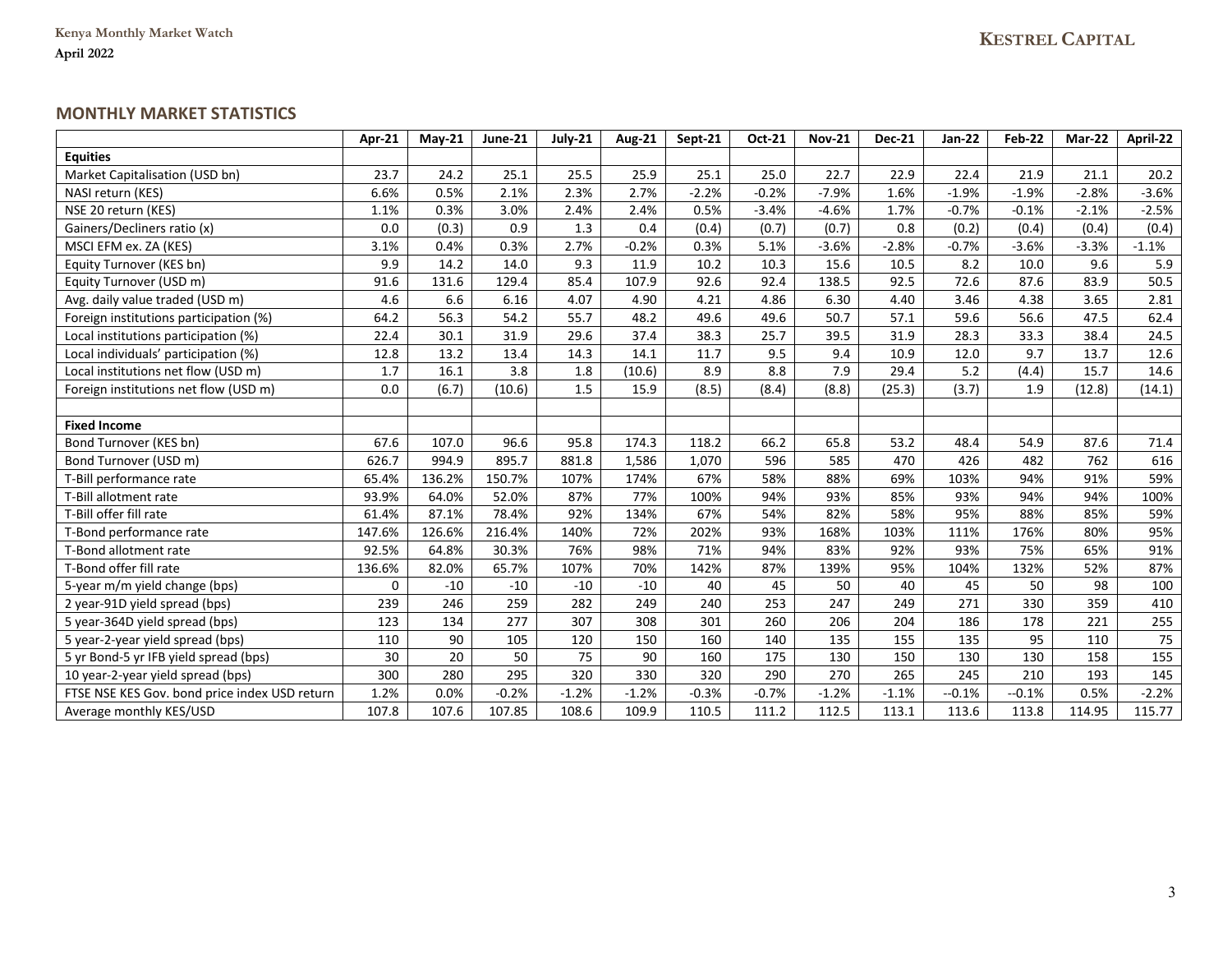# **KESTREL CAPITAL**



### Ytd, Nigeria continues to outperform; all other peers end in negative territory Poor run by large-cap stocks pull back NASI return in the month of April

### NASI PE ratio compresses by 18.2% to fall to a discount of 15.3% to its historical avg. Trailing market PEs in significant discounts vs. historical levels, averaging 40.5%





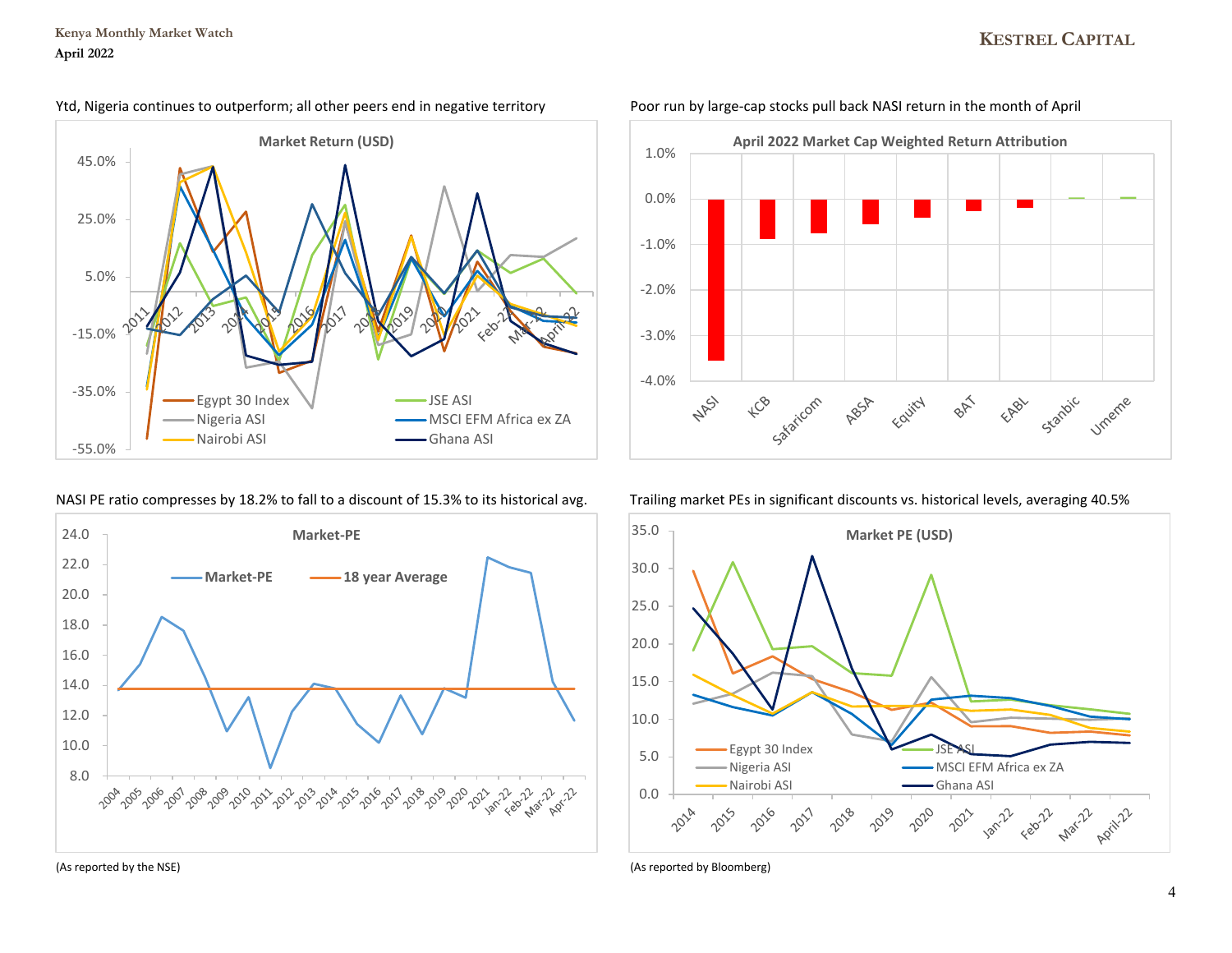### **Kenya Monthly Market Watch April 2022**

# **KESTREL CAPITAL**



NSE free float as a % of market cap falls by 50bps m/m, faster decline in free float





\*Constituents of the constructed index: Safaricom, EABL, KCB, Co-op & Equity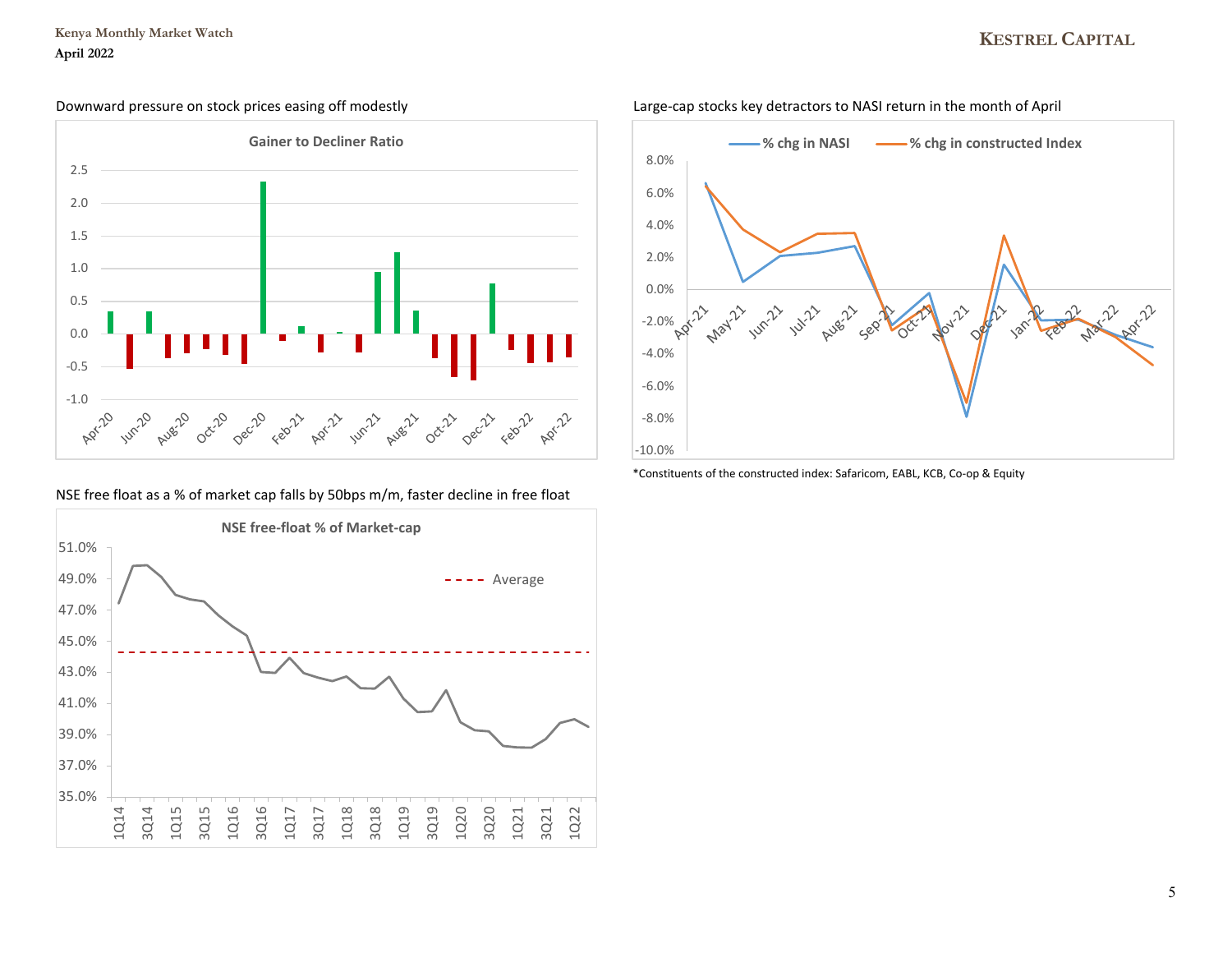# **KESTREL CAPITAL**

### Equities allocation relatively low vs. historical levels, driven by share price erosion Local institutions' activity dip to the lowest level since April 2022



## YTD to Mar 22, foreign selling continued in most markets, S. Africa is the exception Foreign institutions remain net sellers for the second straight month





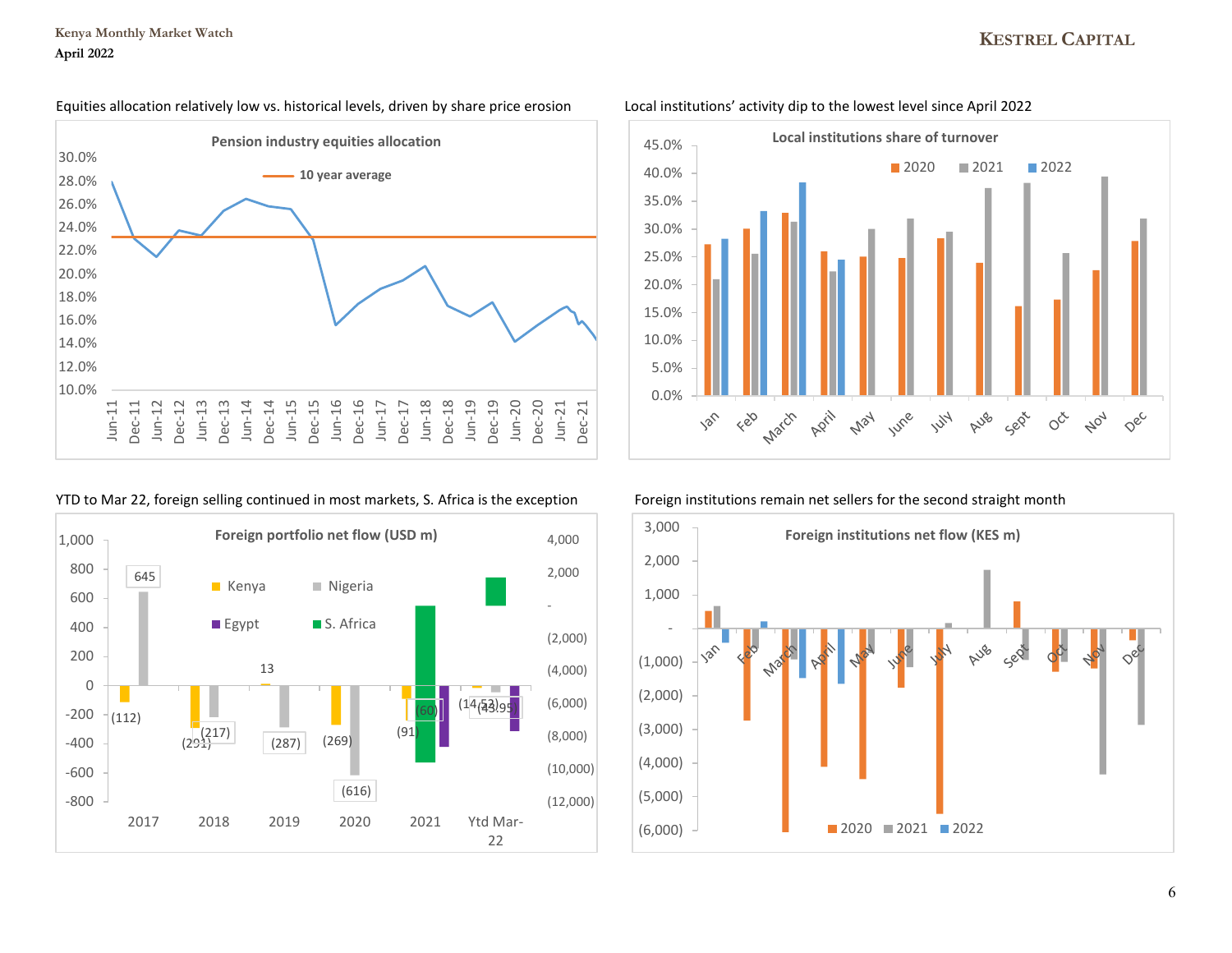

### Foreign investors' participation levels at the highest levels since Oct 2021 Foreign institutions' activity rebound to a 7-month high



### Foreign portfolio/FX reserves at the highest levels since 3Q20, declining foreign holding

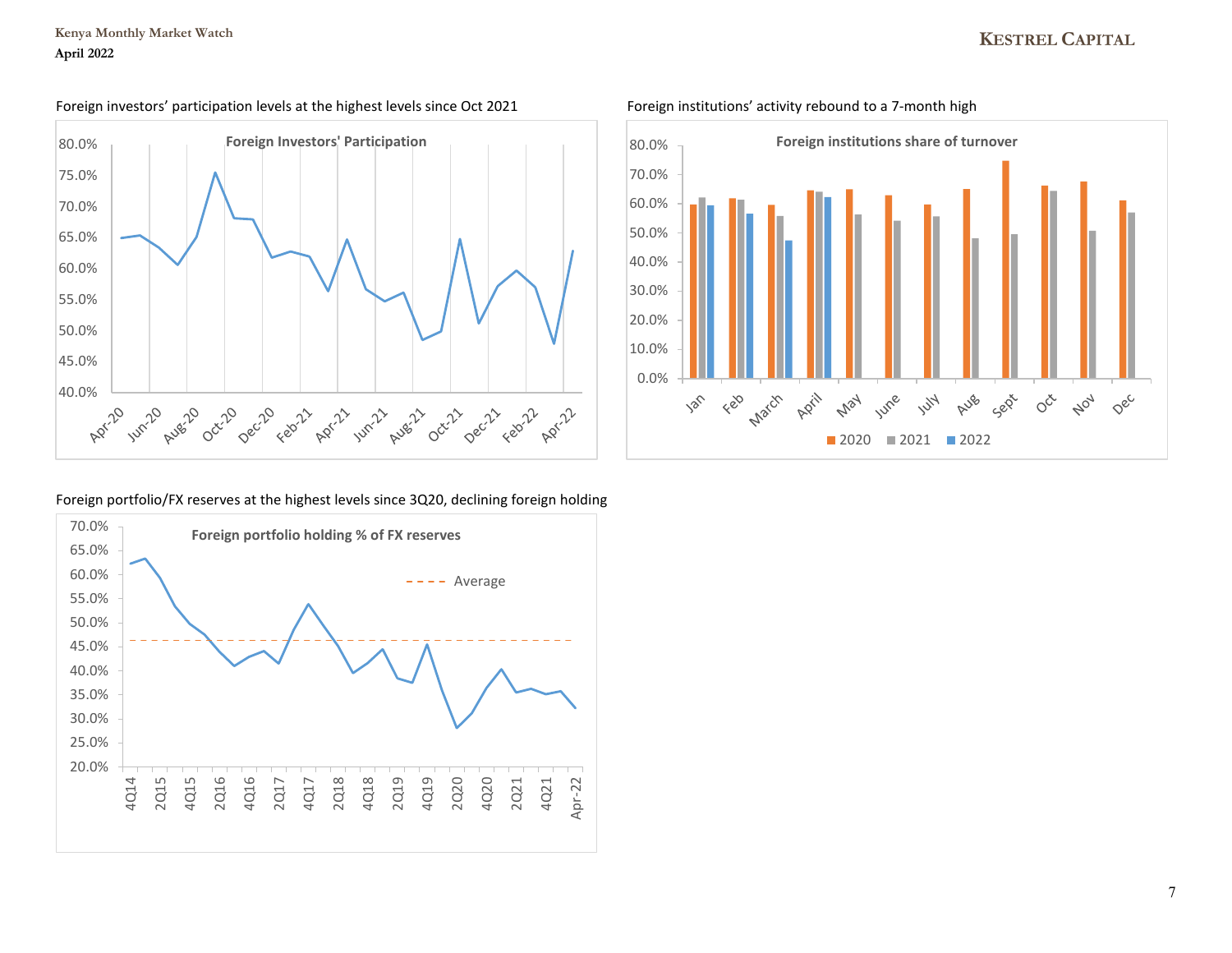## **FOREIGN FREE FLOAT TO TOTAL FREE FLOAT PER COUNTER**

| Foreign free float/total free float | 4Q17  | 4Q18   | 4Q19   | <b>1Q20</b> | <b>2Q20</b> | 3Q20  | 4Q20  | 1Q21  | <b>2Q21</b> | 3Q21  | 4Q21  | <b>1Q21</b> | Apri-22 |
|-------------------------------------|-------|--------|--------|-------------|-------------|-------|-------|-------|-------------|-------|-------|-------------|---------|
| Safaricom                           | 50.4% | 45.4%  | 46.8%  | 45.0%       | 44.8%       | 44.3% | 45.4% | 45.9% | 45.7%       | 46.3% | 45.2% | 43.8%       | 43.4%   |
| Equity bank                         | 46.2% | 43.8%  | 41.8%  | 41.2%       | 38.2%       | 37.5% | 36.1% | 36.1% | 36.5%       | 36.7% | 36.8% | 37.4%       | 37.3%   |
| EABL                                | 45.0% | 40.4%  | 42.0%  | 41.2%       | 39.9%       | 39.8% | 38.2% | 37.1% | 36.7%       | 33.8% | 33.2% | 32.0%       | 31.8%   |
| <b>KCB</b> bank                     | 35.4% | 27.5%  | 26.7%  | 22.8%       | 19.6%       | 18.3% | 16.1% | 14.5% | 13.9%       | 14.1% | 13.2% | 13.4%       | 13.3%   |
| <b>BK</b> Group                     | n/a   | 100.0% | 100.0% | 100.0%      | 100.0%      | 99.9% | 99.6% | 99.5% | 98.9%       | 98.8% | 83.8% | 98.8%       | 98.9%   |
| <b>BAT Kenya</b>                    | 59.5% | 61.5%  | 64.0%  | 63.9%       | 62.6%       | 62.1% | 59.8% | 58.5% | 57.7%       | 56.8% | 56.5% | 56.5%       | 56.5%   |
| KenGen                              | 43.8% | 49.4%  | 51.2%  | 51.6%       | 51.5%       | 51.2% | 50.3% | 49.8% | 49.1%       | 49.3% | 51.5% | 49.7%       | 49.7%   |
| I&M bank                            | 33.6% | 32.8%  | 32.6%  | 32.6%       | 32.6%       | 32.6% | 32.7% | 32.7% | 16.4%       | 16.4% | 18.2% | 16.4%       | 16.3%   |
| Jubilee Insurance                   | 49.6% | 48.6%  | 45.3%  | 44.6%       | 44.7%       | 45.2% | 45.2% | 45.4% | 45.5%       | 45.7% | 45.4% | 45.4%       | 45.4%   |
| Stanbic bank                        | 56.2% | 50.3%  | 48.9%  | 46.5%       | 43.6%       | 41.5% | 40.6% | 40.7% | 40.7%       | 40.8% | 41.9% | 41.6%       | 41.9%   |
| DTB bank                            | 35.6% | 36.5%  | 35.1%  | 35.7%       | 36.0%       | 35.7% | 35.5% | 35.3% | 35.2%       | 35.0% | 35.7% | 35.3%       | 35.2%   |
| Centum Investment                   | 13.1% | 13.7%  | 14.8%  | 14.7%       | 14.5%       | 13.8% | 12.5% | 11.9% | 11.0%       | 10.9% | 10.9% | 9.6%        | 9.5%    |
| <b>StanChart bank</b>               | 4.9%  | 9.8%   | 11.3%  | 11.2%       | 10.7%       | 13.8% | 12.5% | 9.5%  | 7.1%        | 6.0%  | 5.4%  | 5.5%        | 5.6%    |
| <b>Britam Insurance</b>             | 24.2% | 76.5%  | 78.6%  | 75.2%       | 14.6%       | 10.8% | 10.8% | 14.0% | 13.7%       | 13.7% | 17.0% | 13.7%       | 13.7%   |
| <b>WPP ScanGroup</b>                | 72.7% | 91.0%  | 95.4%  | 95.9%       | 95.5%       | 80.6% | 78.1% | 78.1% | 76.5%       | 65.1% | 72.8% | 66.9%       | 66.9%   |

*Companies with foreign free float holding of over USD 10*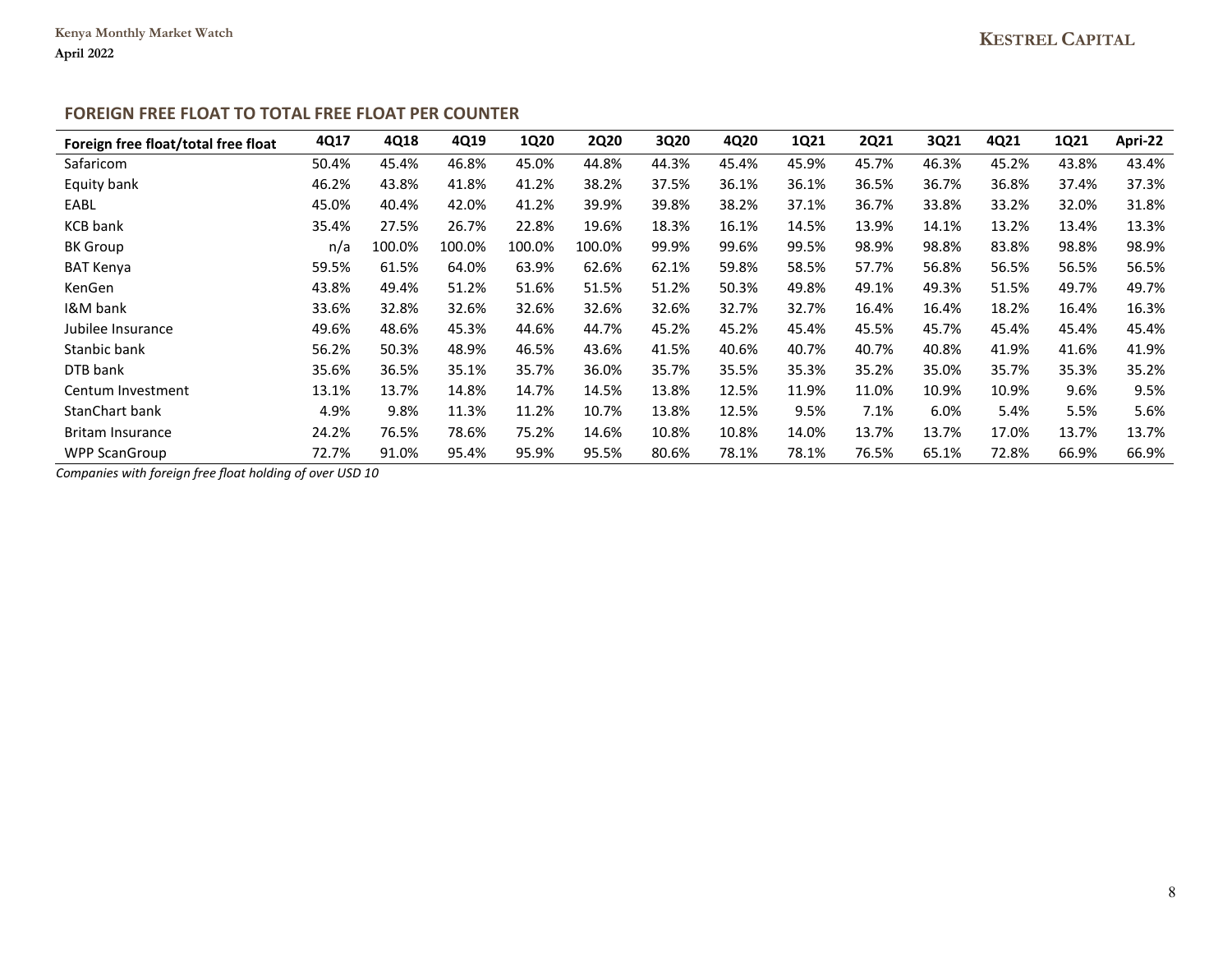**Kenya Monthly Market Watch April 2022**

## **MONTHLY NET FOREIGN FLOWS PER COUNTER**

|                      | Apr-21         | $Mav-21$                 | June-21  | July-21 | <b>Aug-21</b> | Sept-21      | Oct-21       | <b>Nov-21</b> | <b>Dec-21</b>            | Jan-22         | Feb-22         | <b>Mar-22</b> | April-22    |
|----------------------|----------------|--------------------------|----------|---------|---------------|--------------|--------------|---------------|--------------------------|----------------|----------------|---------------|-------------|
| Safaricom            | 480            | (173)                    | (1,058)  | 442     | 2,724         | (804)        | 154          | (4, 710)      | (1, 562)                 | (834)          | (719)          | (1,400)       | (1, 391)    |
| <b>Equity Bank</b>   | (106)          | (70)                     | 767      | 36      | 325           | 160          | (250)        | 1,053         | (578)                    | 376            | 605            | (82)          | (70)        |
| EABL                 | (39)           | 102                      | (385)    | (146)   | (1,009)       | (787)        | (139)        | (344)         | (294)                    | (129)          | (113)          | (121)         | (128)       |
| <b>KCB</b> bank      | (102)          | (494)                    | (134)    | (38)    | (80)          | 384          | (687)        | (286)         | (419)                    | 89             | 367            | 101           | (116)       |
| <b>BK Group</b>      | (98)           | $\Omega$                 | (39)     | (21)    |               | (2)          | 0            | 0             | 0                        | $\overline{2}$ | $\mathbf{0}$   |               | 25          |
| <b>BAT</b>           | (74)           | (12)                     | (49)     | (37)    | (124)         | (17)         | (48)         | (15)          | $\overline{2}$           | 49             | (24)           | (0)           | (14)        |
| <b>Britam</b>        | 3              | $\overline{2}$           | 0        | (10)    | $\mathbf 0$   | 3            | (0)          | 0             | $\overline{\phantom{a}}$ |                |                | $\Omega$      | $\mathbf 0$ |
| <b>I&amp;M</b> bank  | $\overline{2}$ | 4                        | (1)      | 3       | 6             | (0)          | (3)          | (0)           | $\mathbf{1}$             | (0)            | $\overline{2}$ | (10)          | (4)         |
| Jubilee              | 25             |                          | (5)      | (4)     | (3)           | 34           | (10)         | (8)           | (7)                      | (4)            | (10)           | (2)           | (3)         |
| Stanbic bank         | 0              | $\overline{\phantom{0}}$ | 0        | (0)     | $\mathbf 0$   | 13           | (4)          | 67            | (0)                      | (0)            | (34)           | 64            | 47          |
| DTB bank             | (4)            | (4)                      | 3        | (20)    | 0             | $\mathbf{1}$ | $\mathbf{1}$ | 27            | (1)                      | (1)            | (7)            | (0)           | (2)         |
| KenGen               | (36)           | (8)                      | (8)      | (0)     | 8             | 6            | 12           | 17            | 12                       | (0)            | 2              | (11)          | 5           |
| <b>WPP ScanGroup</b> | (6)            | (5)                      | (0)      | (22)    | (34)          | (10)         | $\mathbf 0$  | 4             | 0                        |                | $\overline{7}$ | $\Omega$      | (0)         |
| Centum               | (18)           | (9)                      | (25)     |         | (0)           | (11)         | (43)         | 0             | (53)                     | 0              | 6              | (13)          | (3)         |
| StanChart bank       | (81)           | (40)                     | (58)     | (64)    | (83)          | 5            | (12)         | (46)          | (4)                      | (2)            | 4              | (4)           | 3           |
| <b>BBK</b> bank      | (0)            | (3)                      | (10)     | 35      | 33            | 62           | 11           | (72)          | 0                        | 0              | 59             | 6             | (13)        |
| Co-op Bank           | 10             | (6)                      | (48)     | (1)     | 19            | 0            | (1)          | (24)          | 9                        | 6              | 43             | (0)           | (1)         |
| <b>NSE</b>           | 0              | 3                        | 11       | 0       |               | $\mathbf{1}$ | 0            | (1)           | 10                       | 17             | (0)            | (0)           | (10)        |
|                      |                |                          |          |         |               |              |              |               |                          |                |                |               |             |
| <b>Market</b>        | (31)           | (782)                    | (1, 196) | 155     | 1,721         | (942)        | (1,021)      | (4, 294)      | (2,874)                  | (423)          | 187            | (1, 451)      | (1,653)     |

*Companies with foreign free float holding of over USD 10mn, Amounts in KES M*